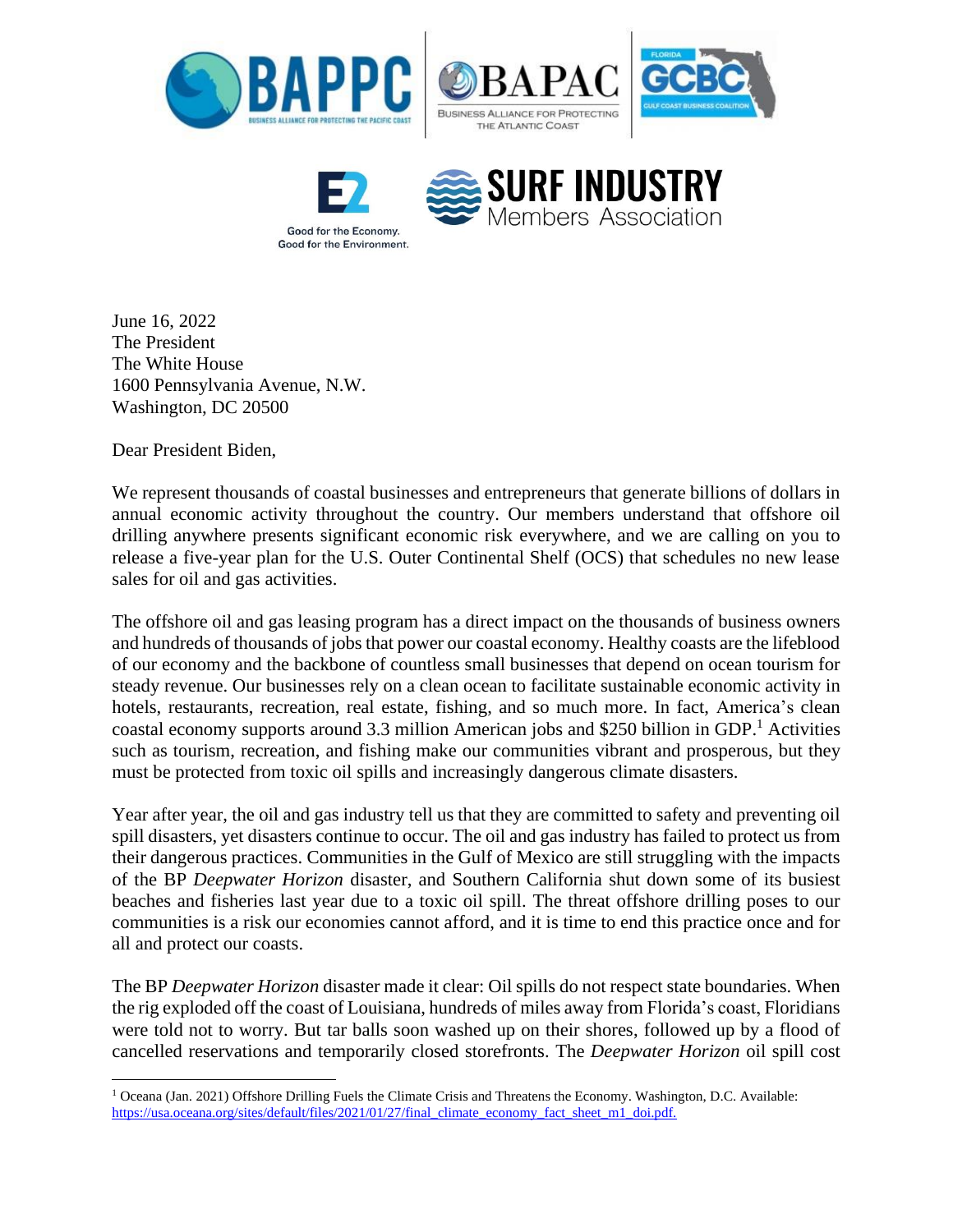the recreation industry more than \$500 million and more than 10 million user-days of beach, fishing, and boating activity.<sup>2</sup> Following the disaster, fisheries closed and demand for Gulf seafood plummeted, costing the seafood industry nearly \$1 billion. And the impacts hit housing markets across the region as a decline in prices between 4% and 8% lasted for at least five years.<sup>3</sup>

As rigs continue to expand further offshore into deeper waters, the dangers of drilling and the likelihood of another disaster increase.<sup>4</sup> Despite this, the oil and gas industry is still pushing to expand its footprint. This threatens businesses up and down all coasts. When they drill, they spill, and coastal economies will inevitably bear the burden of resulting beach closures, economic shutdowns, and job losses.

We commend the administration's commitment to addressing the climate crisis. The administration must now act on climate by protecting our coasts and closing the chapter on any new oil and gas leasing. By advancing clean, renewable energy, we can support American energy independence and create good-paying jobs without risking our climate.

Our businesses are facing the impacts of warming oceans, rising seas, and increasingly disastrous weather patterns head on. In 2021 alone, the U.S. experienced 20 separate billion-dollar weather and climate disasters, and in total natural disasters caused \$145 billion in damages last year. <sup>5</sup> Quite simply, we cannot afford to continue drilling. Permanently protecting federal waters from drilling will prevent over 19 billion tons of greenhouse gas emissions—the equivalent of taking every car in the nation off the road for 15 years. It would also prevent over \$720 billion in damages to people, property, and the environment, letting our businesses prosper long into the future.<sup>6</sup> Ending new offshore drilling will help our nation address the climate emergency while protecting coastal communities and millions of jobs.

The oil and gas industry has already stockpiled millions of acres of leases on public lands and waters. Ending all new leasing would not end offshore production on current leases, nor would it prevent future production on the over 8 million acres of unused leases that have already been approved.<sup>7</sup>

As you prepare the Proposed Program for new offshore drilling leases, we urge you to uphold your campaign promise to end new offshore oil and gas leasing. Ending new leasing for offshore drilling will protect the millions of jobs that rely on a healthy ocean, and it is a vital step in tackling the climate crisis.

<sup>6</sup>Oceana (Jan. 2021) Offshore Drilling Fuels the Climate Crisis and Threatens the Economy.

<sup>2</sup> NOAA Assessing the Impacts from Deepwater Horizon. National Oceanic and Atmospheric Administration | US Department of Commerce. Available: https:// response.restoration.noaa.gov/about/media/assessing-impacts-deepwater-horizon.html.

<sup>&</sup>lt;sup>3</sup> Cano-Urbina J, Clapp CM and Willardsen K (2019) The effects of the BP Deepwater Horizon oil spill on housing markets. Journal of Housing Economics 43: 131–156. doi: 10.1016/j.jhe.2018.09.004

<sup>4</sup> National Commission on the BP Deepwater Horizon and Oil Spill and Offshore Drilling (2011) Deep Water: The Gulf oil disaster and the future of offshore drilling. Report to the President. Washington, D.C.

<sup>5</sup> Smith, A. (Jan. 2022) 2021 U.S. billion-dollar weather and climate disasters in historical context. Climate.gov*.* Available: [https://www.climate.gov/news-features/blogs/beyond-data/2021-us-billion-dollar-weather-and-climate-disasters](https://www.climate.gov/news-features/blogs/beyond-data/2021-us-billion-dollar-weather-and-climate-disasters-historical#:~:text=Damages%20from%20the%202021%20disasters,Western%20wildfires%20(%2410.9%20billion))[historical#:~:text=Damages%20from%20the%202021%20disasters,Western%20wildfires%20\(%2410.9%20billion\).](https://www.climate.gov/news-features/blogs/beyond-data/2021-us-billion-dollar-weather-and-climate-disasters-historical#:~:text=Damages%20from%20the%202021%20disasters,Western%20wildfires%20(%2410.9%20billion)) l

https://usa.oceana.org/sites/default/files/2021/01/27/final\_climate\_economy\_fact\_sheet\_m1\_doi.pdf. <sup>7</sup> BOEM (March 2022) Combined Leasing Report. Available:

https://www.boem.gov/sites/default/files/documents/Lease%20stats%203-1-22.pdf